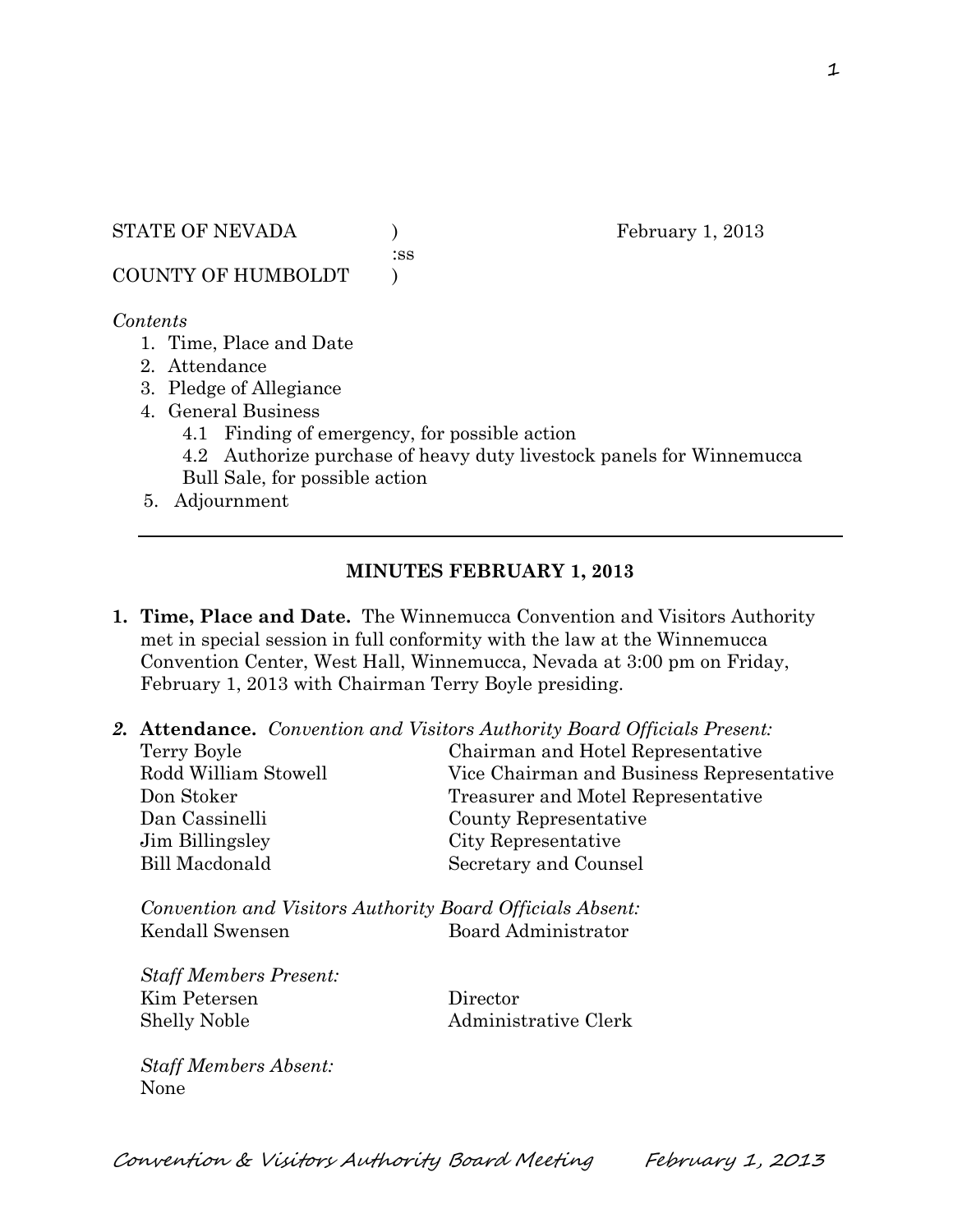*Others Present:* None

# **3. Pledge of Allegiance.**

### **4. General Business.**

Background presented by Director Petersen: Four years ago the Winnemucca Bull Sale was added to the Winnemucca Ranch Hand Rodeo Weekend, which is our largest event of the year having a major economic impact to the community. At that time, we arranged with the Winnemucca office of the U. S. Bureau of Land Management (BLM) to use, at no cost, approximately 180 of their heavy-duty livestock panels for this sale. Kim has contacted BLM in January of each successive year and made arrangements to use the panels. A few weeks ago Kim contacted the local office to make arrangements, once again, to use the panels. When he didn't hear anything from them he contacted them again and was informed that the Battle Mountain BLM had taken some of the panels to use in a horse round-up. This could have a major impact on the future of the Winnemucca Bull Sale since our other, light-weight, panels are not sufficient to safely manage these very large, unpredictable animals and the future of the Bull Sale would be in jeopardy. Kim has contacted a company he is familiar with that makes heavy-duty panels that are compatible with the BLM panels so we can use both without having to re-configure the entire layout of the pens. They use the same anchors and hardware which makes it possible to get the set-up done in a timely manner. The panels come out of western Canada so if Kim contacts the salesman today or first thing tomorrow morning, we will receive the panels a week before the bulls start arriving at the Winnemucca Events Complex. This will be a tight window of time to get the pens constructed, but Kim is confident that staff can accomplish this.

## **4.1 Finding of emergency, for possible action**

There are situations outlined in the Nevada Revised Statutes where an emergency exists and public boards are permitted to meet without posting the meeting agenda for the required number of days. After reviewing these statutes, it was Bill's opinion that there was a situation serious enough to be considered an emergency and this board was meeting legally to address the situation. Bill read the Resolution Declaring Emergency into the record. *Rodd William Stowell made a motion approving Resolution 2013-1 declaring that an emergency exists, with corrections as noted. Motion carried, 5-0.* 

# **4.2 Authorize purchase of heavy duty livestock panels for Winnemucca Bull Sale, for possible action**

The initial quote received from 2W Livestock Equipment was close to \$90,000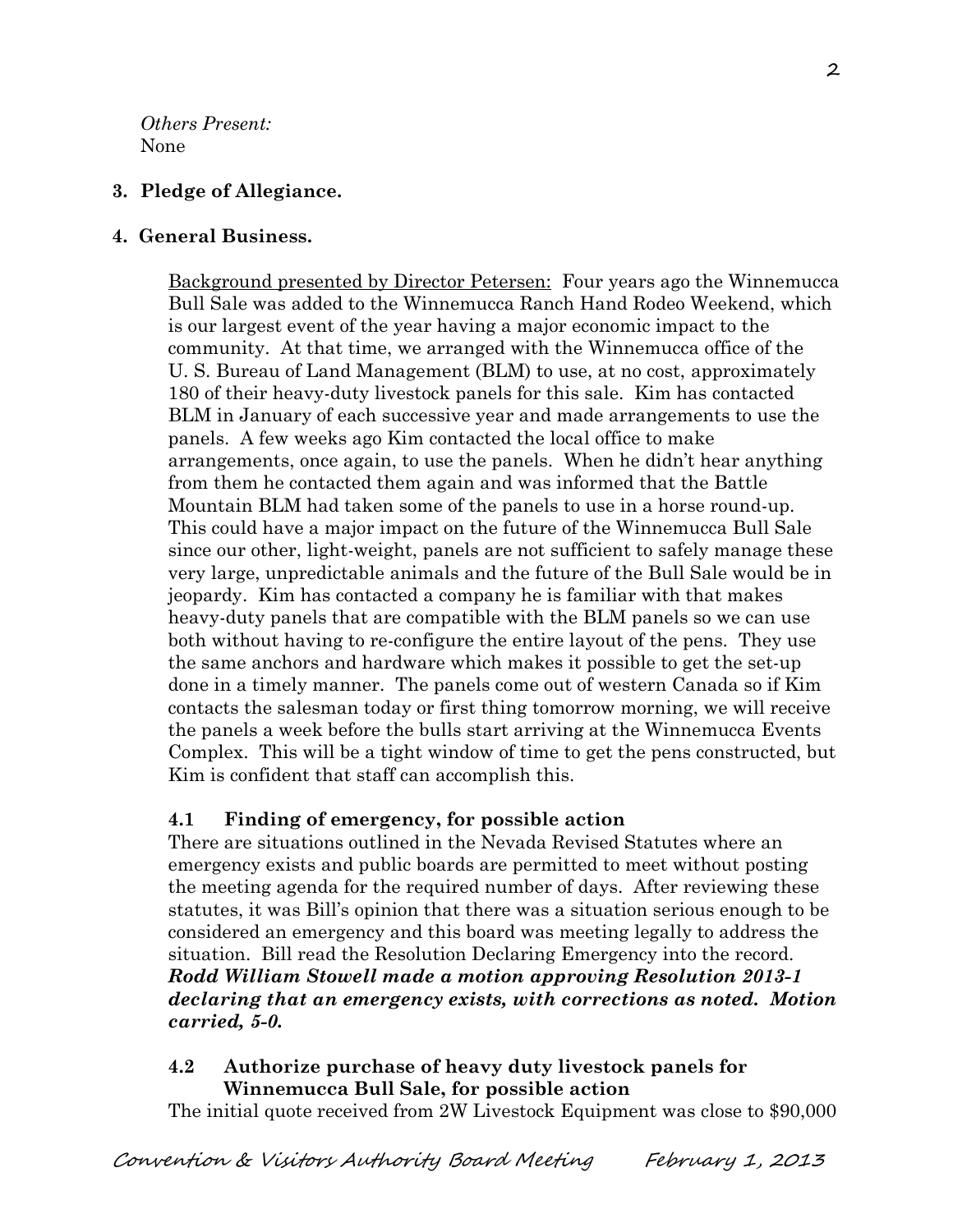and included panels to assemble all of our bull pens. By utilizing the portion of the panels that are available from BLM for part of the set-up, Kim has received a preliminary quote of approximately \$45,000 for the remaining panels needed to complete the bull pens set-up. Kim will commit \$20,000 out of the Ranch Hand Rodeo funds and is requesting \$25,000 from the WCVA today so that he can place the order. *Terry Boyle made a motion approving \$25,000 for the purchase of heavy duty livestock panels as discussed above. Motion carried unanimously, 5-0.* 

**5. Regular Business. Next Meeting. The Board confirmed the next regular meeting date of Wednesday, February 20, 2013, 4:00 pm.** 

**6. Adjourn.** *Jim Billingsley made a motion to adjourn this meeting. Motion carried, 5-0.* The meeting was adjourned at 3:35 pm to the next regular meeting, or to the earlier call of the Chairman or to the call of any three (3) members of the Board on three (3) working days notice.

Respectfully submitted,

Shelly Noble

APPROVED ON \_\_\_\_\_\_\_\_\_\_\_\_\_\_\_\_\_\_\_\_\_\_\_\_\_\_\_\_, 2013

As written\_\_\_\_\_\_\_\_\_\_\_\_\_\_\_

As corrected  $\_\_$ 

Winnemucca Convention & Visitors Authority Board

Hotel Representative

\_\_\_\_\_\_\_\_\_\_\_\_\_\_\_\_\_\_\_\_\_\_\_\_\_\_\_\_\_\_\_\_ \_\_\_\_\_\_\_\_\_\_\_\_\_\_\_\_\_\_\_\_\_\_\_\_\_\_\_\_\_ TERRY BOYLE RODD WILLIAM STOWELL Chairman and Vice Chairman and Business Representative

Convention & Visitors Authority Board Meeting February 1, 2013